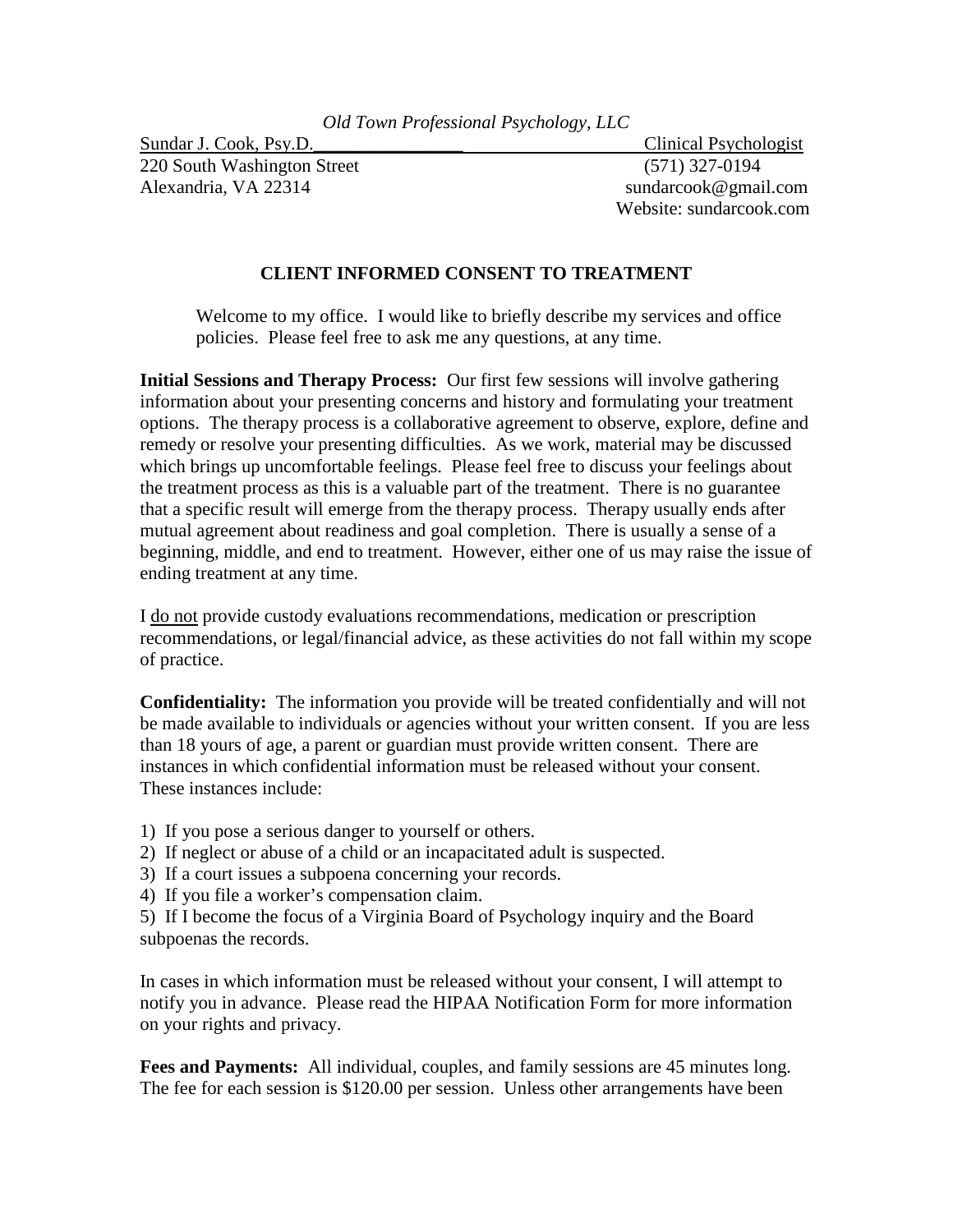mutually agreed upon in advance, payment is due at the time of service for the first three sessions. After that, you will receive a bill at the end of the month with the expectation that payment is received by the  $15<sup>th</sup>$  of the following month. I will provide you with a copy of your billing statement, which you can then submit to your insurance company for reimbursement if I am out-of-network. Please note that Marital or Couples counseling is not reimbursable by insurance. If your account is overdue (unpaid) and there is no written agreement on a payment plan, I may use legal or other means (court, collection agencies, etc.) to obtain payment. Extended and/or unscheduled telephone contacts or preparation of written reports will be billed on a prorated basis.

Services may be covered in full or in part by your health insurance or employee benefit plan. Please check your coverage carefully by asking the following questions:

- Do I have mental health insurance benefits?
- What is my deductible and has it been met?
- How many sessions per year does my health insurance cover?
- What is the coverage amount per therapy session?
- Is approval required from my primary care physician?
- How much does my insurance pay for an out-of-network provider?

You will be responsible for ay charges not covered by your insurance company. While, I usually do not need to be involved with your insurance company, I will help you when necessary. At your request, I will review with you any information you ask me to send to your insurance company.

**Scheduling and Cancellations:** Upon deciding to work together, we will set time to meet for one or more sessions weekly. If you need to miss a session, please give as much advance notice as possible. If you miss an appointment, you will be charged for that session. Please note that your insurance company may not be billed for missed appointments. In the event that I can give your time to someone else, you will not be charged. I will make a conscientious effort to notify you well in advance of planed absences.

**Emergency Procedures:** If there is an emergency during our work together, or if I become concerned about your personal safety, I may contact the person whose name you have provided on the client intake form. This includes the possibility of you injuring someone else. My action of using your emergency contact would be for the sole purpose of ensuring that you receive proper psychiatric care, to prevent you from injuring yourself or others and to ensure that you receive the proper medical care. I would abide by the limits of the law for disclosure of information about you in such a situation. When possible, I will make every effort to make you aware of the possibility of such a situation and would inform you if an emergency release of information occurred, even after termination.

**Emergencies:** If you are in crisis between sessions and you need to talk to someone right away call: